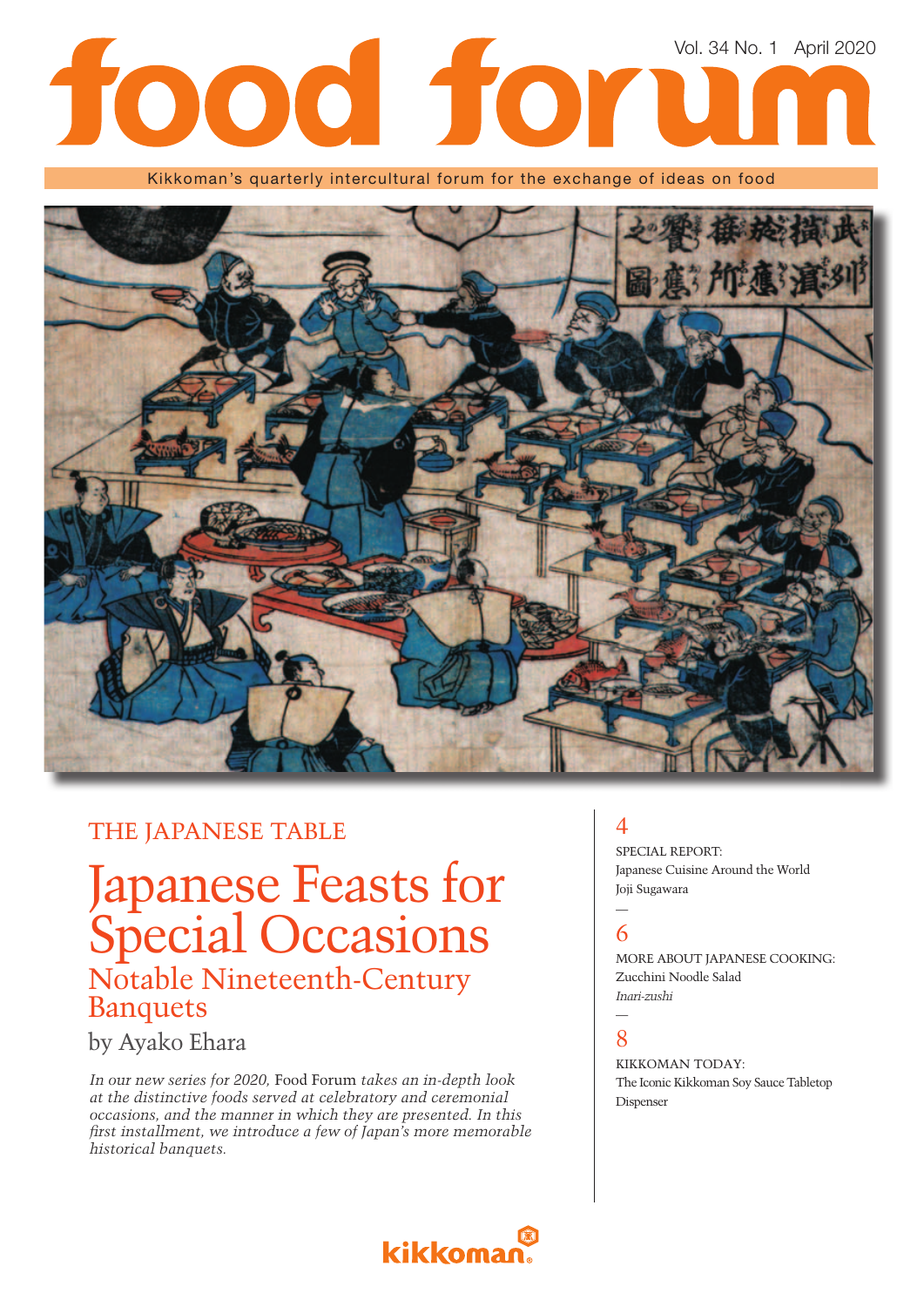## Japanese Feasts for Special Occasions Notable Nineteenth-Century Banquets











The word for festive dishes intended for entertaining guests is *gochiso*, the root meaning of which comes from "running about"—as in gathering ingredients, making elaborate preparations and so on—and refers particularly to luxury or gourmet dishes that require extra effort to prepare. The way in which such foods are served varies widely. By way of background to contemporary styles, here we describe three significant formal banquets held in the nineteenth century.

#### **Entertaining Korean Envoys**

In the period between 1607 to 1811, the Joseon (Choson) court of Korea sent a total of twelve delegations to Japan, mostly on occasions when the seat of the Tokugawa shogun changed hands. Receiving these delegations, each of which comprised some four hundred envoys, was the responsibility of the shogunate, and the entertainments and their scale evolved over the years. The banquet held for the highest-ranking members of the 1811 entourage was to be the last in the long history of Edo-period (1603–1867) Korea-Japan relations. In that year, to save costs, the banquet was held not in Edo (present-day Tokyo), but on the island of Tsushima, off the coast of Kyushu between Korea and Japan.

In those days, most banquets like this one were presented *honzen* style,

wherein dishes were placed on low tray-tables called *zen*, which were served all at once. The highest-class menu of *honzen* was called *shichi-go-san zen;* literally, seven-fi ve-three dishes on a *zen*. The dishes on the first three *zen* tray-tables were ceremonial and not intended to be eaten: the first *zen* was the main tray-table, called the *honzen*, and it held rice and seven dishes with dried fish, *kamaboko* fish cake and pickled vegetables (*konomono*); the second *zen* held soups and five dishes of dried foods, including dried seafood such as shark and squid. The third *zen* featured soups and three dishes, including *Ise-ebi* Japanese spiny lobster.

The fourth and fifth *zen* were actually consumed. These included sashimi, a steamed dish, *Ise-ebi*, sea bream marinated in miso and grilled, and other dishes. After the fourth and fifth *zen*, soup and diverse decorative or technically elaborate tidbits were served with sake. Wrapping up the *honzen*-style banquet were sweets and tea. Various constraints were typically imposed on the first three ceremonial dishes because of the custom of not consuming the meat of livestock; but in consideration of the dietary habits of the Korean envoys, boar and venison were included with the fourth and fifth *zen* in several banquets held for them over the years.

#### **Banquet for Commodore Perry**

In 1853 Commodore Matthew C. Perry and his ships landed in Japan, requesting that the country open to trade; one year later, he returned for the shogun's response. In 1854, a banquet was held in Yokohama to entertain Perry and his party. It opened with sake served in traditional sake cups (*sakazuki*) along with several complementary soups, including miso soup and clear soup (both regarded as excellent accompaniments to sake); other refreshments included dried squid, young yellowtail, flounder, *chikuwa* and *kamaboko* fish cakes set out on deep square lacquered trays. called *suzuributa*. Numerous other dishes followed, mainly fish and fowl such as sashimi, Japanese tiger prawn, sea bream and duck. Woodblock prints (*see cover image*) portraying this occasion depict large platters and bowls in the center of the table laden with food which must have been shared by the diners.



A vinegared dish of squid, *udo* mountain vegetable and ginger, recreated from original Ishida banquet. *Courtesy Tanaka Honke Museum*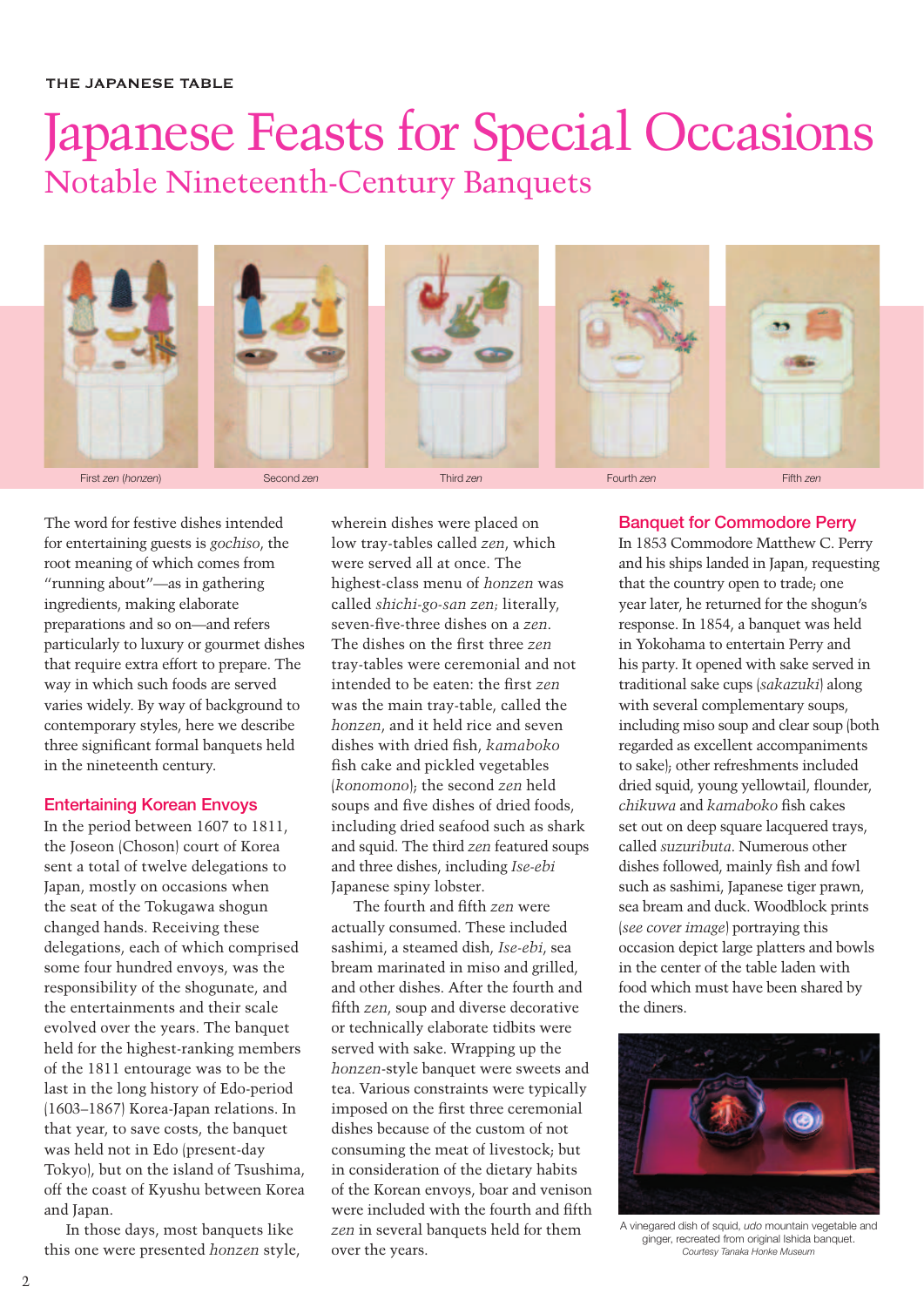Steamed dish in an *oohira (left)* and flounder sashimi reproduced from the 1851 Ishida banquet at the Tanaka home, now the Tanaka Honke Museum. The museum collection comprises some 30,000 Edo-era artifacts and artwork, including ceramics, lacquerware and kimono. *Courtesy Tanaka Honke Museum*





Opposite: *Shichi-go-san zen* banquet for Korean delegation,1811. Detail from the illustration *Chosenjin gokyouou shichi-go-san zen bu zu*. *Courtesy Hosa Library, City of Nagoya*

These drinks and appetizers were then followed by the main meal. Two *zen* tray-tables were set before each person: the *honzen* held rice, soup, vinegared dishes made with abalone and other ingredients, a simmered dish of tofu and other ingredients, and pickles; the second *zen* held soup and a dish containing prawn and squid, accompanied by a smaller tray of grilled sea bream. In his journal, *Narrative of the Expedition of an American Squadron to the China Seas and Japan*, Perry noted that the *zen* trays were placed on top of regular tables, allowing guests to eat while seated on stools. This thoughtful gesture was made by the hosts, who apparently understood their Western guests could not be expected to dine seated on tatami mats. Castella cake prepared as dessert for the meal was sent to the ships for later consumption.

#### **Dining in a Merchant House**

The Tanaka family of Suzaka city in Nagano Prefecture were wealthy merchants engaged mainly in the tobacco and sake-brewing business, and were purveyors to the Suzaka domain during the Edo period. The family often entertained eminent guests; one such event was a farewell banquet held in February 1851 for Koemon Ishida, a teacher who had been invited to educate and advise domain retainers.

After greeting guests with high quality *sencha* green tea and *yaki-manju* (small round buns filled with *azuki* red bean paste), sake and appetizers were served, including miso soup with monkfish (*anko*) spiced with *sansho* Japanese mountain pepper. These were succeeded by a *suzuributa* tray which held an array of delicacies, including simmered lotus root with sesame dressing, simmered shark meat, *tamago-yaki* rolled egg and boiled shrimp. A large bowl called an *oohira* was filled with simmered pheasant, grilled tofu, spinach and other ingredients; this was followed by a vinegared squid dish, clear soup with duck meat, and sashimi. The appetizers served on *suzuributa* and *oohira* were shared among diners, after which the main meal of rice, soup, a simmered dish and grilled salmon was presented on individual *zen*. Dessert was *shiruko*—*azuki* red beans simmered with sugar into a thick, luscious soup—with small *mochi* rice cakes. This grand banquet began before noon and continued until late at night.

#### **Transitions in Style**

In the case of the earlier Korean banquet, the menu started off with the main dishes, or staples, after which came sake and tidbits. In those later banquets held for Commodore Perry and Koemon

Ishida, sake and appetizers were served first and shared by the guests; the staples of rice, soup and side dishes came afterward.

During the late Edo period, *kaiseki*-style meals began to appear in restaurants, wherein diners were first served sake and appetizers, and then the main meal, whose dishes were all served separately, one after another in a specific order, to each individual similar to today's *kaiseki* style. Different banquet styles which emerged over the years helped shape the banquet styles we know today.

#### **cover**

Banquet in Yokohama held in 1854 for Commodore Perry. Illustration from *Bushu Yokohama osetsusho ni okeru kyouou no zu. Courtesy Yokohama City Central Library*

#### **Author's profile**

Ayako Ehara was born in 1943 in Shimane Prefecture, and graduated from Ochanomizu University. She holds a Ph.D. in Education and taught for many years at Tokyo Kasei Gakuin University, where she is currently professor emerita. A specialist in food culture, the history of food education and cookery science. Dr. Ehara is the author and editor of many publications, including *Katei Ryori no Kindai*  ("Modern Home Cooking"; 2012); *Oishii Edo Gohan* ("Delicious Edo-period meals"; co-author, 2011); and *Nihon Shokumotsushi* ("History of Japanese foods"; co-author, 2009).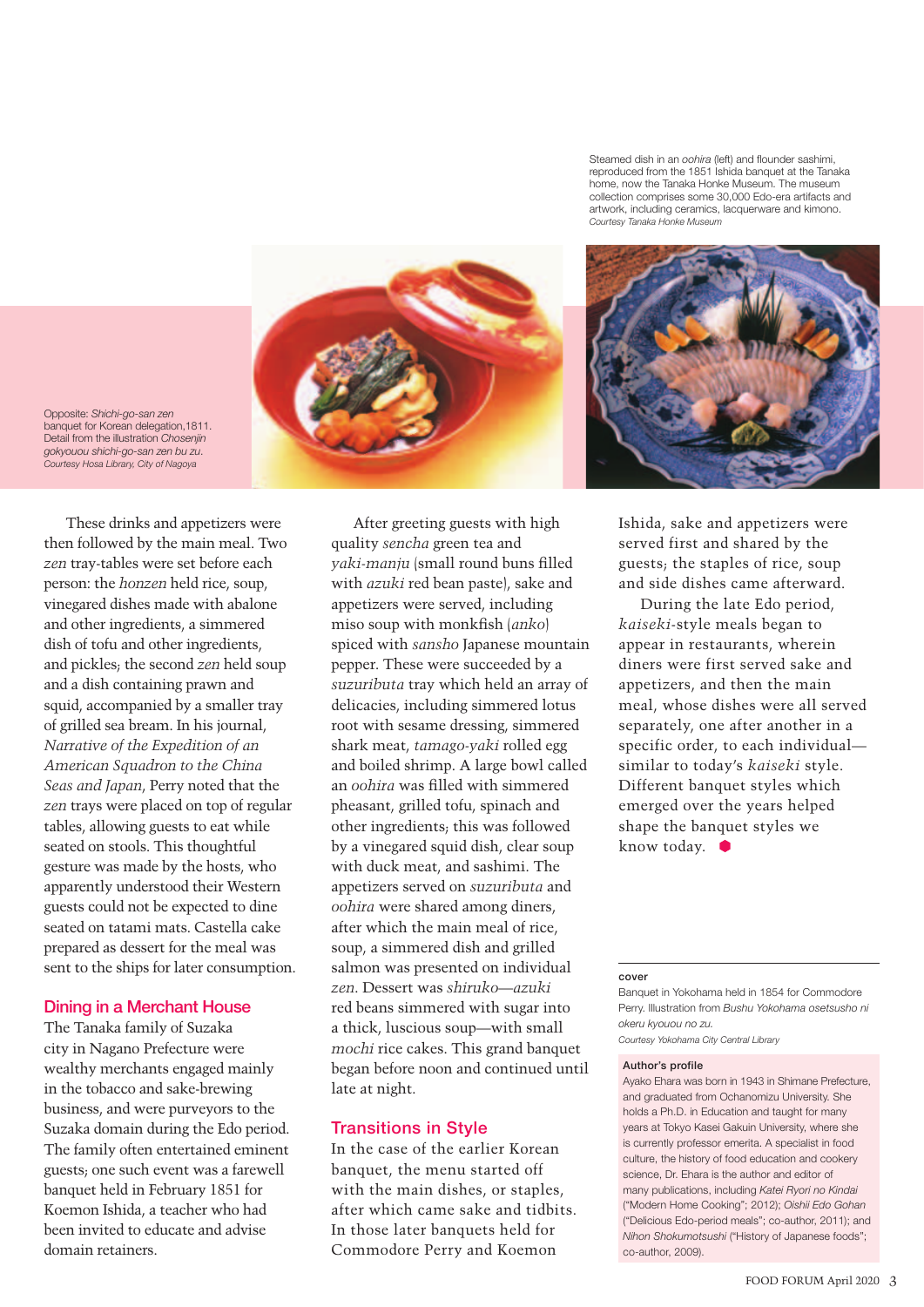

Mexico

**SPECIAL REPORT** from Mexico

## Japanese Cuisine Around the World

Food Forum*'s annual Special Report introduces those who are promoting Japanese cuisine around the world. This issue features restaurateur Joji Sugawara, who manages multiple Japanese restaurants in and around Mexico City.*



#### **Joji Sugawara**

Born 1948; moved to Mexico in 1967. Founded his first Daruma Japanese restaurant in 1975; currently, there are four Daruma restaurants. Mr. Sugawara also runs the Sushi Zen chain, and is senior advisor to the Nichiboku Kyokai (Mexican Japanese Association). In 2013, received the Foreign Minister's Commendation from the Ministry of Foreign Affairs of Japan for promoting mutual understanding between Mexico and Japan. Commended by the Mexico Restaurant Association in 2014, and in 2017 received the Minister's Award for Overseas Promotion of Japanese Food from the Japanese Ministry of Agriculture, Forestry and Fisheries. In 2019 he was the recipient of the Order of the Rising Sun, Gold and Silver Rays.



#### **DARUMA**

**Daruma Parque Hundido** Porfirio Díaz 534, Col. Noche Buena, Mexico City Tel: +52 (55) 5611 3171 https://daruma.com.mx

*There are three other Daruma restaurants in the Mexico City area.*

#### **Sushi Zen**

**Sushi Zen Río Tamesis Sushi Zen Río Elba Sushi Zen Plaza Cuicuilco** https://sushizenrioelba.negocio.site In the 1940s my father was transferred from Japan to work in Mexico for about three years. Relying on his contacts there, after graduating high school in 1967, I went to Mexico City, where I worked in a local Japanese restaurant. I always dreamed of starting my own place, and on October 18, 1975, I opened my first Daruma restaurant, a humble forty-seat eatery with a bar-counter —one of only six Japanese restaurants in the city. I chose that particular date because it marked exactly eight years since my arrival in Mexico. Our most frequent customers those days were Japanese residents working for trading companies, who accounted for less than 1 percent of the potential Mexican customer base. My plan from the outset was to familiarize locals with Japanese cuisine.

#### **The Local Palate**

At first, Daruma served only *kushi-age* deep-fried skewered meat, vegetables and seafood. But locals considered these as small side dishes, not enough to



satisfy the appetite, so we added variety to our menu. Not many people in Mexico were familiar with sashimi, so we started with thin-sliced *suzuki* sea bass sashimi, accompanied with only *ponzu* sauce (soy sauce mixed with citrus juice). Mexicans use locally grown lemons and limes in all their cooking, from soups to seafood and meat, so they were comfortable with the taste of *ponzu*, and it quickly became and remains—a local favorite. Wasabi was not used, as it was considered too strong for the Mexican palate. In the early days, encouraging diners to try sashimi took a lot of effort*.* I would half-joke that I wouldn't charge if they didn't like it, but get them to pay double if they did! The challenge then was to discover what would satisfy the local palate. These days, our best-selling dishes are thin-sliced *suzuki* sashimi and *kushi-age.* Manchego cheese *kushi-age* has been a huge hit for four decades. Other popular choices include *tonkatsu* deep-fried pork with cheese filling, and vegetable and cheese wrapped in deep-fried chicken *katsu*. Despite the modest size of our restaurant, we were successful within three years after opening, serving well over two hundred customers on Sundays.

#### **Sourcing Japanese Food**

In 1982 we opened Daruma Río Daruma Parque Hundido Restaurant Tiber restaurant, with seating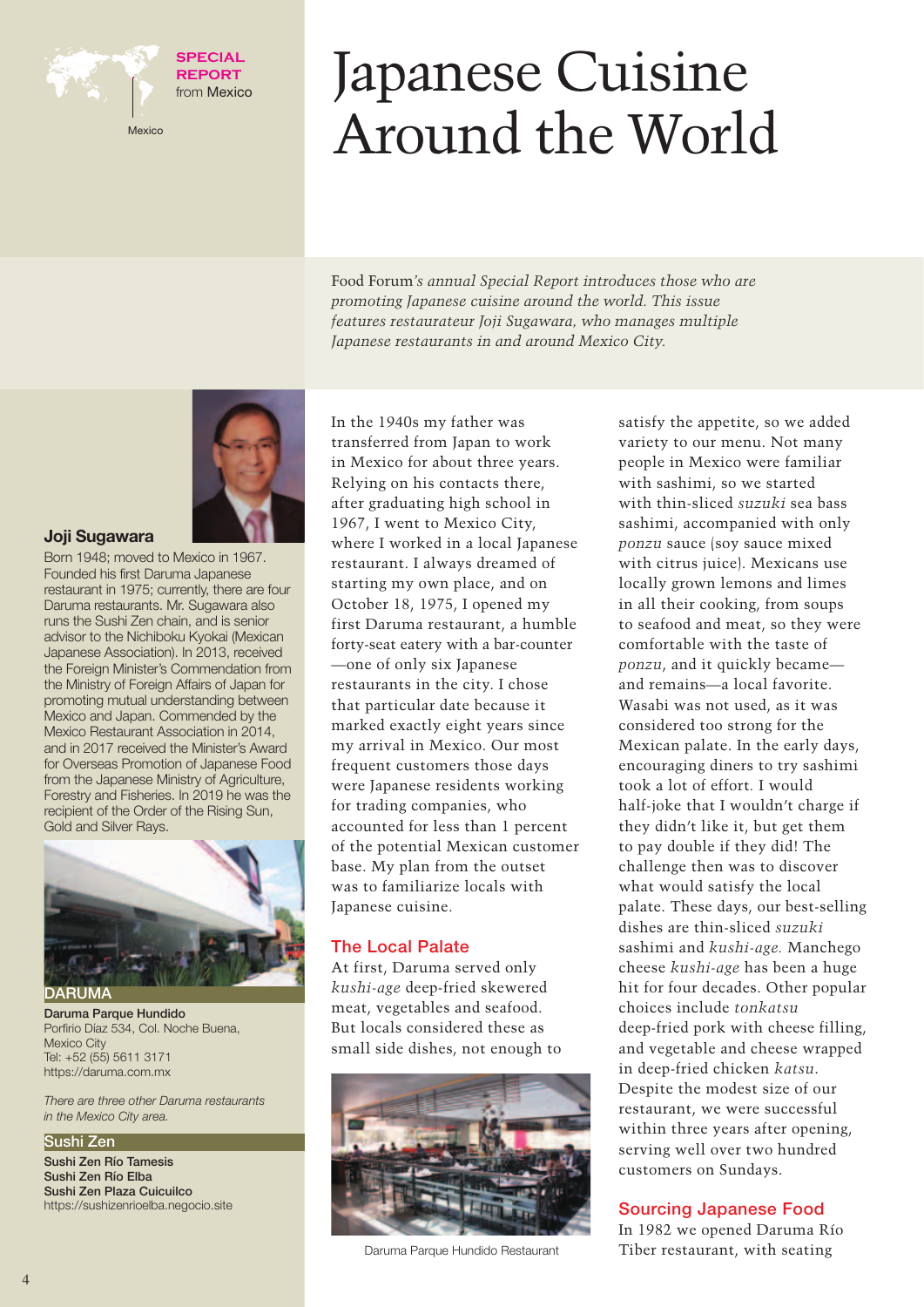

for eighty. Its sushi bar was instrumental in triggering the sushi boom in Mexico City. Only Japanese could be found in the sushi bar seats early on: locals were not particularly familiar with *nigiri-zushi* (fish atop hand-formed mounds of rice). The more common choice was *maki-zushi*  rolls, particularly the California roll. We created various *maki-zushi* to suit Mexican tastes, including my own twist on tampico sauce a Mexican favorite—which was a hit: shredded blue crab meat with minced onion and green chili mixed with mayonnaise. Mexico has the widest variety of chili peppers in the world, and avocado is another local ingredient we were quick to incorporate into our sushi. During the sushi boom, Daruma Río Tiber was packed day and night. Many Mexican notables came to enjoy our meals.

Still, all was not roses. The country was in economic crisis, suffering from both inflation and currency devaluation. High import prices had a direct impact on our costs, and some food products



were temporarily banned from import. With a large portion of our menu relying on those imports, we often struggled. In fact, when we had first started our business, all ingredients from Japan, including Japanese rice, were virtually unavailable—we used rice grown by the descendants of Japanese immigrants to Mexico who had arrived in 1897. Unfortunately, that rice was not always of the best quality. Gradually, though, by the late eighties, times began to change and Japanese ingredients became easier to obtain, as the number of import companies increased.

#### **Restaurant Expansion**

In late 1988 we opened our third restaurant, Daruma Parque Hundido, a large venue with a teppanyaki corner, which proved popular. By then, most of our Mexican customers could handle chopsticks well. Forks and other Western utensils were no longer necessary—a reflection of the extent to which Japanese cuisine had been accepted. We opened



Daruma restaurants in succession through the nineties, and also started the fast-food restaurant chain Sushi Zen.

#### **An Affection for Japan**

Very few competitors were around when I first started out, but the sushi trend we kicked off in the 1980s led to more sushi-focused restaurants, and sushi has gained a solid foothold among Japanese food choices here. Following on the current swell in popularity of Japanese cuisine, many new Japanese restaurants are appearing here nowadays. More and more ramen noodle shops, *izakaya* bars and traditional Japanese-style restaurants are being established in Mexico City and throughout the country—there may be as many as five hundred Japanese restaurants now.

As for us, since 2015 we have been holding popular sake-tasting events at our Daruma restaurants. We also host event stalls at seasonal festivals hosted by the Mexican Japanese Association, to help promote Japanese cuisine.

Other food trends have come and gone, but nothing has lasted as long as the popularity of Japanese cuisine. It may be because of the eat-healthy trend, but I also believe it is thanks in part to the influence of Japanese anime and the growing number of those who have developed a Sake-tasting event at Daruma **Mexican Japanese Association festival** deep-seated affection for Japan.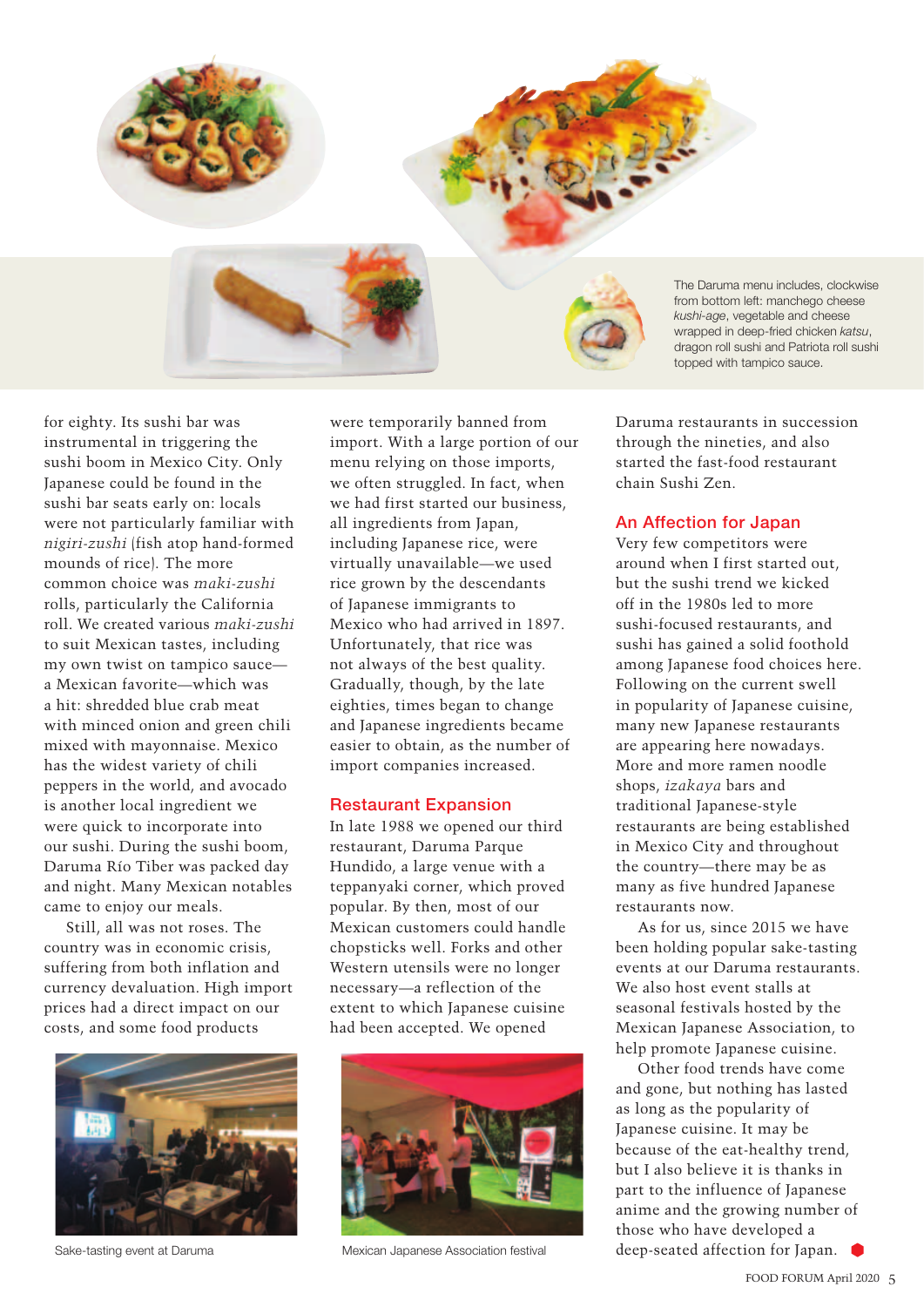

## ZUCCHINI NOODLE SALAD



**MORE ABOUT** 

#### **Serves 2**

148 kcal Protein 4.6 g Fat 1.4 g (per serving)

• 1 boneless chicken breast, skin removed

#### **Marinade for chicken**

- 100 ml / 3.5 oz. water
- $\bullet$  1/2 t salt
- 2 pieces Mandarin orange peel\*, each 3 cm x 4 cm (1 in. x 1.5 in.)

#### • 3 T sake

- **Scallion sauce**
- 2 T grain vinegar
- 2 T Kikkoman Soy Sauce
- 1 T sesame oil
- 2-4 T minced white part of scallion • 1 knob ginger, minced
- **Zucchini seasoning**

#### • 1 T grain vinegar

- 1 T Kikkoman Soy Sauce
- 1/2 T sesame oil
- 1 T liquid from cooked chicken
- Peel of 1/3-1/2 Mandarin orange, grated\*
- 2 medium zucchini
- Broccoli for optional garnish
- Tomato
- Dill

Zucchini "noodles" are a popular alternative to pasta, and are also great for salad-style dishes like this one. Soy sauce-based dressing adds an Asian touch. This recipe is easy to adjust for vegetarians by exchanging chicken with tofu, and using vegetable stock or kombu dashi instead of the chicken liquid.

**1** Butterfly the thickest part of the chicken breast so the meat will cook uniformly.<br>Pierce entirely with a fork. Marinate the chicken and refrigerate overnight. Drain and pat dry with a paper towel.

2 Place the chicken in a frying pan and pour on the sake. Cook over medium heat. When it starts to boil, reduce heat, cover and simmer for about 10 minutes or until a skewer goes through the chicken smoothly. Turn off heat and leave chicken in the pan for about 10 minutes, then remove from pan to cool. Strain the liquid and set aside to use in zucchini seasoning. Tear the chicken into thin strips along fibers.

Mix ingredients for scallion sauce and allow to sit for over 10 minutes.

4Mix together zucchini seasoning ingredients and set aside. Trim both ends of the zucchini and make zucchini "noodles" using a spiralizer.\*\*

5Place the "noodles" in a shallow heat-resistant plate and microwave for 20 seconds  $\overline{O}$  at 500-600w. Toss and microwave for another 20 seconds.

 $\int$ Stir 1-1 ½ T of the zucchini seasoning into the noodles to season lightly.

7Boil the broccoli, drain and cut into small pieces. Mix in a little zucchini seasoning.

8Arrange zucchini noodles on a serving plate. Place chicken over the noodles, and sprinkle scallion sauce over the chicken. Lay out broccoli and diced tomato on the plate and garnish with dill leaves. Serve with extra scallion sauce on the side.

Lemon or orange peels may also be used.

\*\* Alternatively, use a cheese grater to make long shreds.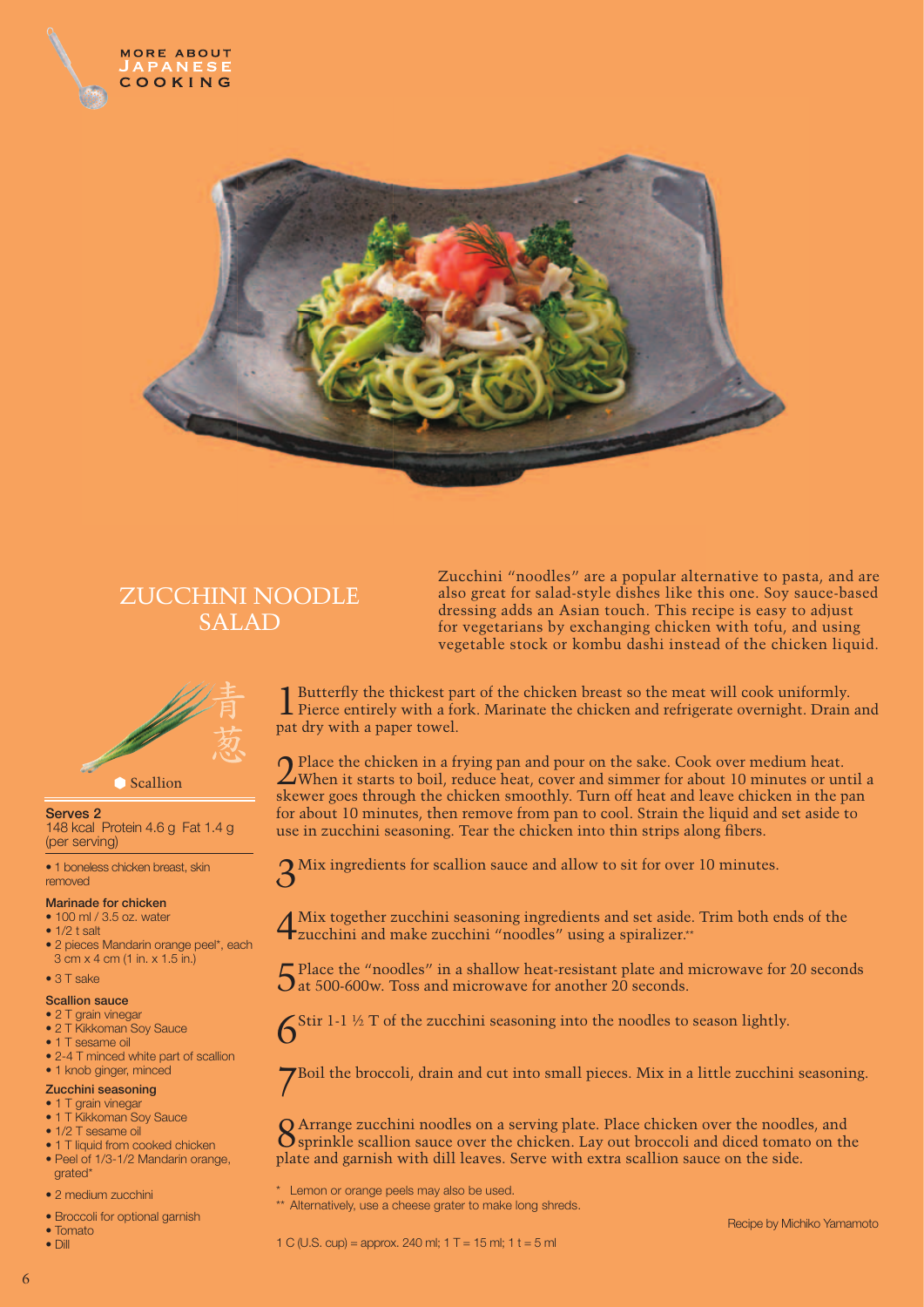

## *INARI-ZUSHI*



*Abura-age*

**Makes 20**

123 kcal Protein 3.8 g Fat 3.9 g (each)

• 400 ml / 1 2/3 C *japonica* rice

• 440 ml / 1 5/6 C water

#### **Sushi vinegar**

- $\bullet$  40 ml / 2 T + 2 t grain vinegar
- $\bullet$  1/2 t salt
- 10 *abura-age* thin deep-fried tofu\*
- *Abura-age* **simmering liquid**
- $\bullet$  360 ml  $/$  1  $\frac{1}{2}$  C dashi stock
- 5 T granulated sugar
- 3 T Kikkoman Soy Sauce
- 40 g / 1.4 oz. burdock root  $\bullet$  40 g / 1.4 oz. carrot

#### **Simmering liquid for burdock root/carrot**

- 120 ml / ½ C dashi stock
- 2 t Kikkoman Soy Sauce
- 1 t granulated sugar
- 2 T roasted white sesame seeds

*Inari-zushi*, thin deep-fried tofu pouches filled with sushi rice, is popular throughout Japan, enjoyed on picnics and other outings. It differs slightly by region, with shapes from oblong to triangular forms, and filling variations that include adding sesame seeds or lotus root pickled in sweetened vinegar to the rice.

Wash and drain the rice; cook with 440 ml water.

2Mix sushi vinegar ingredients and fold into the hot cooked rice and allow to cool.

3Cut each *abura-age* in half into two squares. Place them in boiling water in a saucepan for 5 minutes to remove excess oil. Drain, cool, then squeeze excess water out by hand. Open the cut edges to form a pouch.

4In a pan, place the *abura-age* pouches together with the *abura-age* simmering liquid ingredients. Cover with a drop lid or parchment paper and simmer over medium heat for about 20 minutes or until the liquid is nearly evaporated; drain.

5Scrub the burdock with a brush. Using a knife, shave off short thin slivers while rotating the burdock root (*see photo*). Allow the shavings to fall directly into a bowl of water. Soak for 5-10 minutes to remove bitterness and then drain.



 $6$ Peel the carrot and cut into 4 mm- / 0.15 in.-cubes. Simmer the burdock and carrot  $6$  in their simmering liquid over medium heat until they are tender and the liquid is nearly evaporated. Remove from heat, allow to cool and drain.

7Add the burdock, carrot and roasted sesame seeds to the sushi rice and fold in gently. Divide the rice into 20 portions, to form 20 small oblong mounds of rice.

8Fill each *abura-age* pouch with a mound of rice. Gently press the rice into the corners of the pouches with thumbs (*see photo*). Fold over the open edges of the pouches and place on a plate to serve.



\* Canned pre-seasoned *abura-age* for *inari-zushi* may be used.

Recipe by Kikkoman Corporation